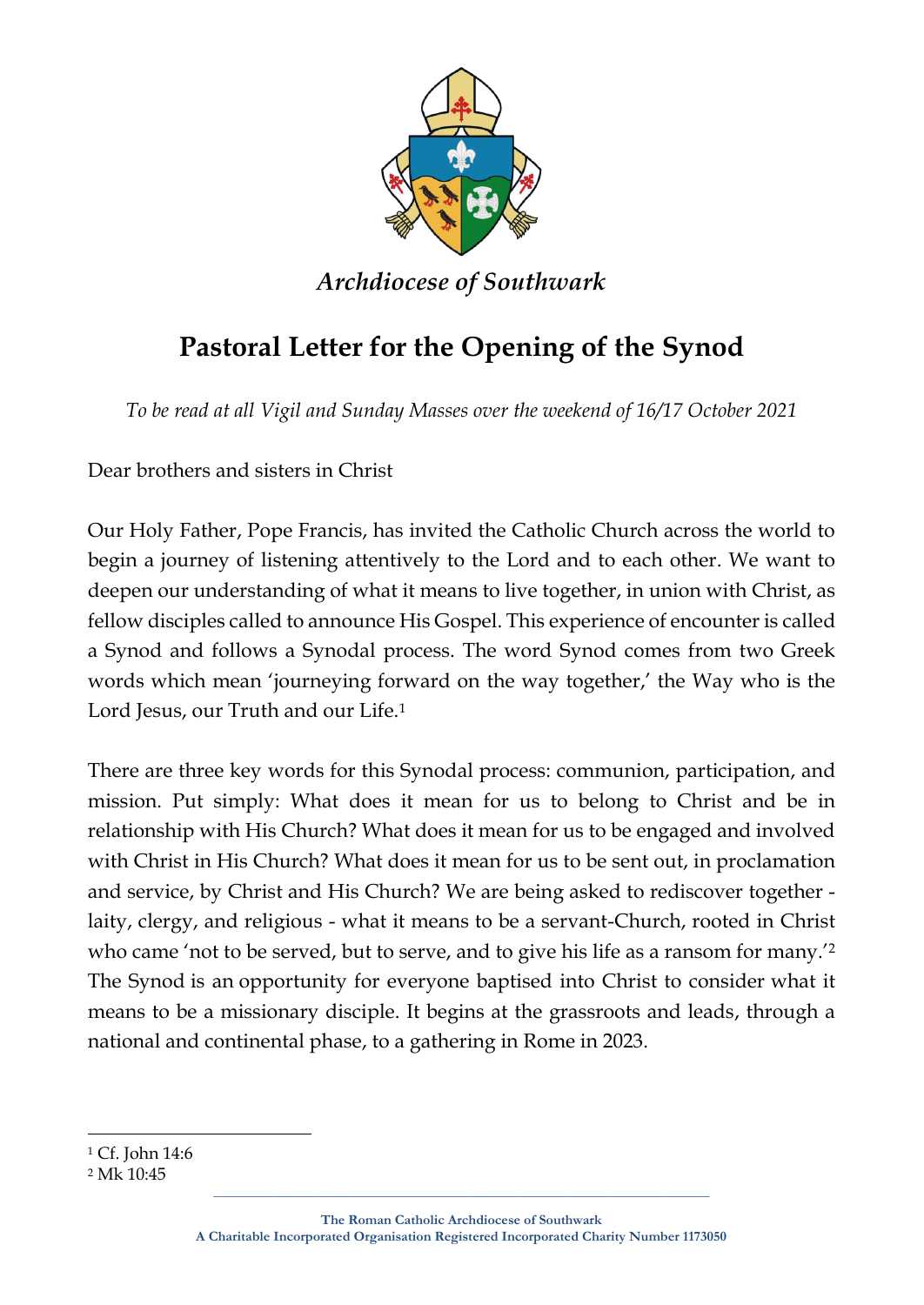In our own Archdiocese we have asked every parish to nominate two delegates who can work locally, in whatever way is most helpful, to enable a parish process of listening and reflection. To help with this there are some questions for consideration from the Synod Office in Rome and others prepared by our own Agency for Evangelisation and Catechesis. All this material has been sent to parishes and can be found online.<sup>3</sup> I hope that every parish will undertake its own process of reflection which will feed into our submission to the national Synod document.

We might ask what is the purpose of the Synod? Pope Francis is quite clear. It is an event in the life of the Church where the primary agent is the Holy Spirit.<sup>4</sup> We are to be a listening Church, characterised by 'closeness, compassion and tender love.'<sup>5</sup> This is the foundation and pathway for sharing all we hold to be true and good and beautiful in our Catholic faith.

At the end of the Second Vatican Council, Pope St Paul VI spoke words worth hearing again as we consider afresh our Christian calling:

'The Church has gathered herself together in deep spiritual awareness, not to produce a learned analysis of religious psychology, or an account of her own experiences, not even to devote herself to reaffirming her rights and explaining her laws. Rather, it was to find in herself, active and alive, the Holy Spirit, the word of Christ; and to probe more deeply still the mystery, the plan and the presence of God above and within herself; to revitalise in herself that faith which is the secret of her confidence and of her wisdom, and that love which impels her to sing without ceasing the praises of God.'<sup>6</sup>

We have been allotted a relatively short timeline for the diocesan Synodal process. It will, however, hopefully begin a more extended discernment. This will be carried forward to shape our pastoral vision and planning into the future. It will help us understand what it means to be the Church at this time in our place. It will serve our renewal, personally and communally. As Pope Francis reminds us, we journey

<sup>3</sup> https://aec.rcaos.org.uk/synod

<sup>4</sup> 'I want to say again that the Synod is not a parliament or an opinion poll; the Synod is an ecclesial event and its protagonist is the Holy Spirit.' Pope Francis, Address for the Opening of the Synod, 9 October 2021

<sup>5</sup> Pope Francis, Address for the Opening of the Synod, 9 October 2021

<sup>6</sup> Address of Pope Paul VI During the Last General Meeting of the Second Vatican Council, 7 December 1965.